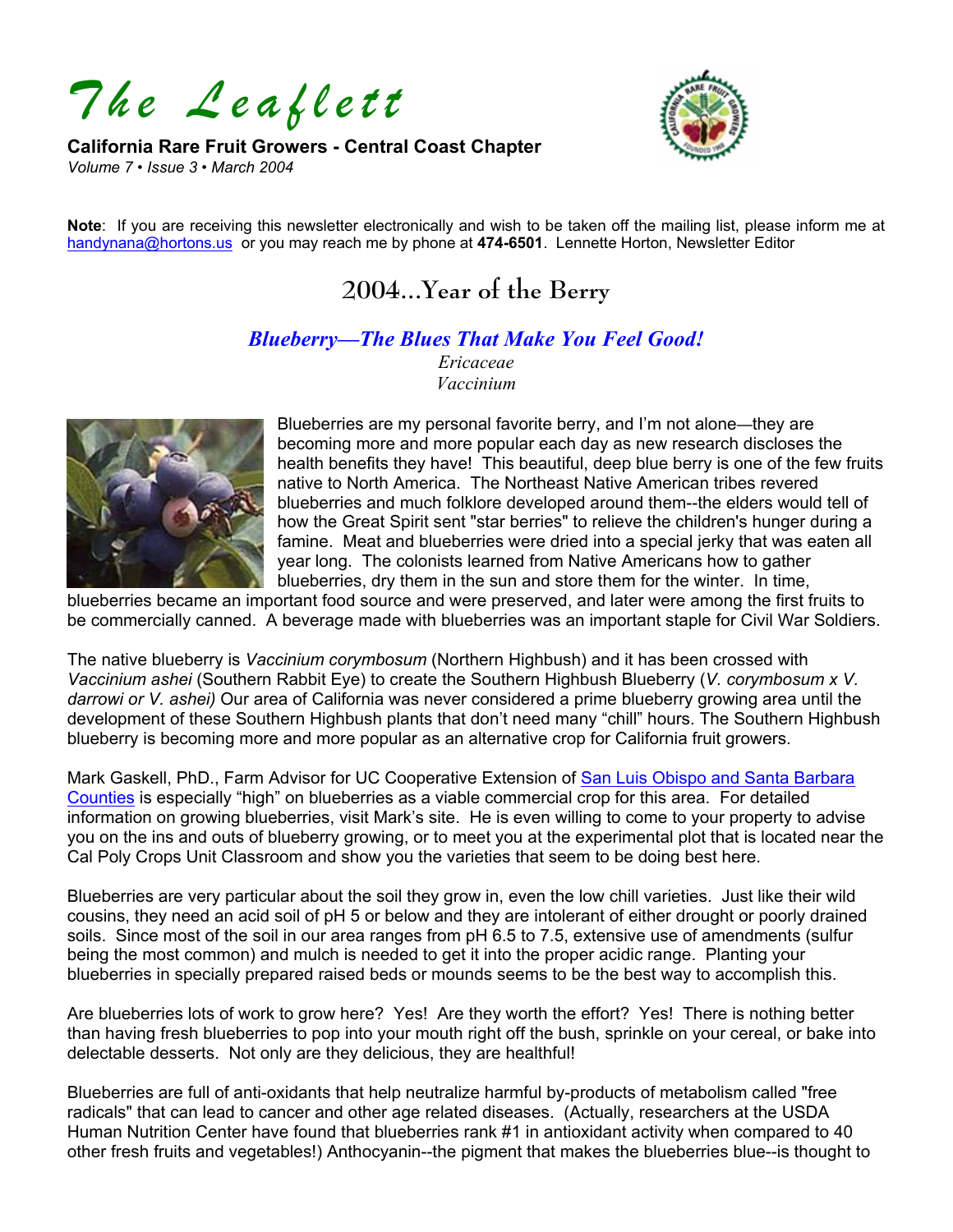be responsible for this benefit. In Sweden, dried blueberries are used to treat childhood diarrhea. This use is again attributed to anthocyanin, which is believed to be "lethal" to E. coli. Ellagic acid, in its most biologically active form, ellagitannin, is found in blueberries and is considered to inhibit cancer cells.

In January of this year, I planted 13 Southern Highbush blueberry plants in a raised bed. (Thanks, Joe Sabol, for your info on how to build a raised bed planter!) I filled the bed with "Cal Poly compost" and added peat moss and special high acid soil amendments to each planting hole. My plants were from one-gallon containers that had been potted from bare root stock by the nursery the prior season. I'll keep you informed on the success of my blueberries. I fully intend to have enough of them in a couple of years to put my grandkids to work selling them on the street!

If you have access to lots of blueberries, freeze them. The secret to successful freezing is to use berries that are unwashed and completely dry, then place them in a single layer on a cookie sheet. When frozen, transfer berries to plastic bags or freezer containers.

My favorite blueberry dessert is blueberry pie! However, **one** serving of traditional blueberry pie has 448 calories, 23 grams of fat, and 58 g of carbohydrates. Since I'm trying to choose a healthier lifestyle, I look for options that are still tasty, but not so calorie/fat laden. Here is a delicious alternative to the traditional pie with only 272 calories, 10 g protein, 8 g fat, and 40 g carbohydrates per serving.

#### **BLUEBERRY CHEESECAKE PIE**

| 1 cup graham cracker crumbs<br>3 tablespoons honey, divided | $\frac{3}{4}$ cup non-fat cottage cheese<br>1 tablespoon cornstarch |
|-------------------------------------------------------------|---------------------------------------------------------------------|
| 1 container (8 ounces) nonfat orange yogurt                 | 2 eggs                                                              |
| 4 ounces low-fat cream cheese                               | 2 cups fresh blueberries                                            |

Preheat oven to 350°F. In a small bowl, combine graham cracker crumbs and 2 tablespoons of the honey; transfer to a 9-inch pie plate. Use the back of a spoon to press mixture onto bottom and halfway up sides of plate. In a food processor container, place yogurt, cream cheese, cottage cheese and cornstarch. Whirl until smooth, about 1 minute. Add eggs; whirl until blended. Pour about half of the cheese mixture onto the crust. Top with 1/2 cup of the blueberries. Cover with remaining cheese mixture. Bake until firm, about 35 minutes; cool on a wire rack. In a microwaveable dish, microwave the remaining 1 tablespoon honey just until liquefied, about 15 seconds. Add the remaining 1-1/2 cups blueberries; toss to coat, then top the pie with berries. Loosely cover pie; refrigerate until firm, about 3 hours. YIELD: 6 portions

### **February Meeting**

*February 14—Cal Poly Crops Unit Classroom and Parking Area—Grafting Demonstration and Scion Exchange—*It was another blockbuster meeting! **Chris Darway** counted **157 attendees** who came to exchange scion wood, buy rootstock, and learn grafting techniques. The weather, once again, was most cooperative and the tables set up in the outdoor paved parking area gave us the perfect venue for further learning after the general meeting indoors in the Crops Unit Classroom. The Scion Exchange Committee

did an outstanding job of organizing the event. Kudos and thanks to: **Carol** and **Robert Scott**, **David Gurney**, **Paul** and **Marie Moyer**, **Pet Daniels**, **Jenny Weaver**, **Lloyd** and **Barbara Mathews**, **John** and **Choung Crowe**, **Patti Schober**, **Larry Hollis**, **Carmela Vignocchi**, and **Art DeKleine**.

There was lots of action already going on outside before the 1:30 PM meeting time—as many members were busy sorting or selecting scion wood. I tried to get the names of those who'd brought cuttings, but soon gave up! So, instead of naming

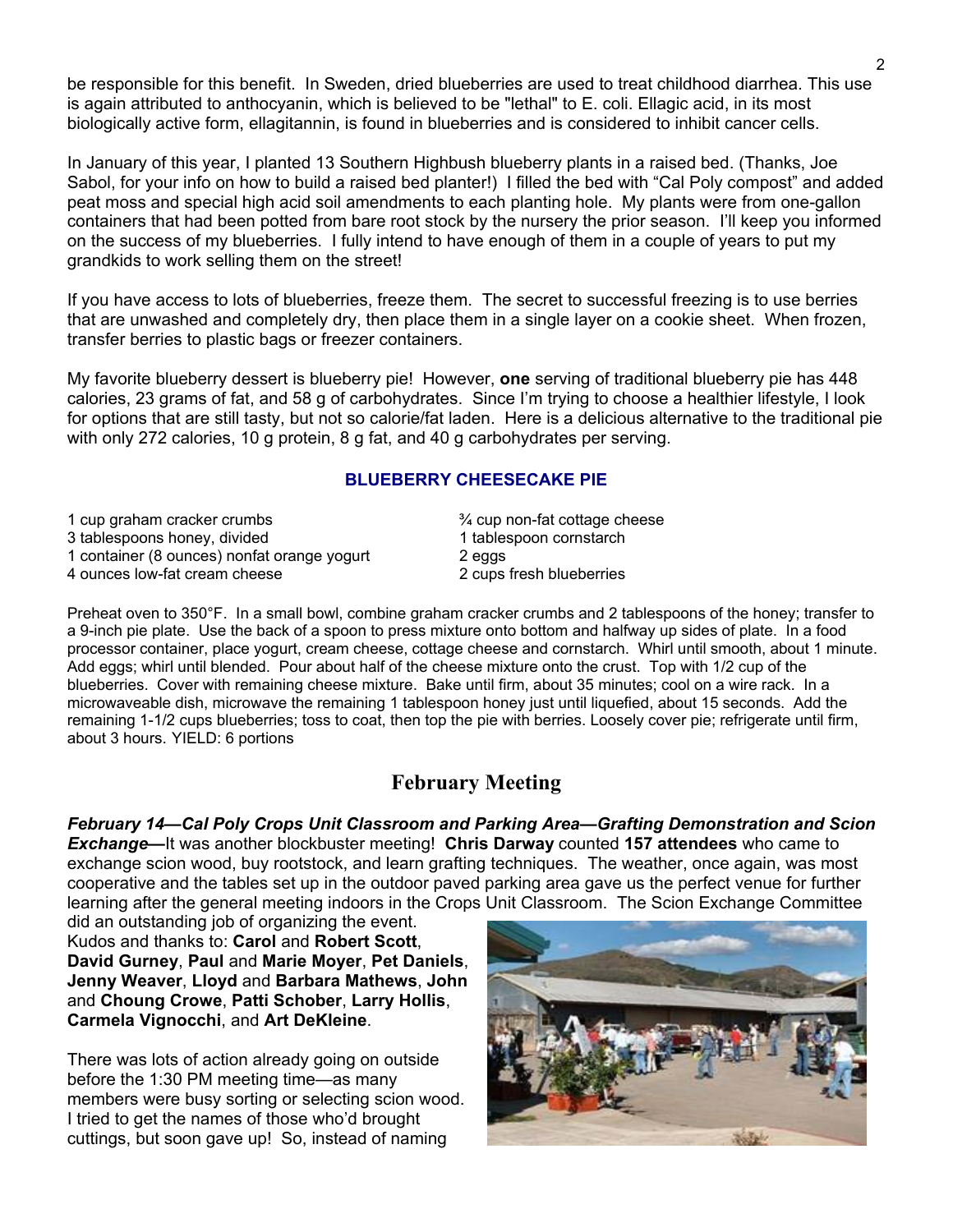who brought what, I'll just list a few of the varieties that I saw represented there: apples (dozens of different types!), red and white grapes, kiwi (both green and orange), cherries, apricots, plums, prunes, pears, Asian pears, persimmon, peaches, and passion fruit. There were probably lots I missed!

Inside the building, co-chair, **Art DeKleine**, finally got everyone settled down to business as he welcomed new members and guests and invited them to introduce themselves. He also thanked **Dorothy** and **Wally Seelos** for bringing extra goodies (éclairs, no less!), as well as thanking **Jill Sabol** for making the cake to celebrate our chapter's **10th Anniversary**. (Wow, that carrot cake was so good!) **Sandra Pirghaibi** brought a cake in honor of her husband, **John**, who was celebrating his "39th" birthday and Art mentioned that, too, as well as extending our best wishes to John.

**Doris** and **Art Henzgen** spoke about the need to establish a memorial committee (volunteers would be most welcome on this committee and should contact the Henzgens) and Art read a lovely letter of thanks from **Elsie Shimamoto** who so much appreciated the Japanese maple that was planted in January in our Community Orchard in honor of her husband, **Richard**.

**Joe Sabol**, our Program Chair, took over in his usual dynamic manner and updated us on future programs (see information at the end of the newsletter) and also talked about the apple grafting program that would soon begin in the local high schools. He introduced **Marv Daniels**, the volunteer coordinator for the high school apple grafting classes, and he encouraged members who hadn't done so already to sign up as assistants for the popular event.

Joe then talked about the importance of safety in using grafting knives, giving as an example of "what not to do" a Cal Poly student who, only a week earlier, had cut herself while grafting. Her wound had required 13 stitches to close it! We were asked to raise our right hands and Joe led us in the safety pledge he gives to the high school grafting class students.

The many participants who had made the scion exchange possible were then thanked, especially the Cal Poly Crops Faculty, for the use of the facility, and the Cal Poly Ag students for selling fruit and fruit trees before our meeting. Joe also thanked the **Orange County Nursery** for donating some of the apple rootstock and scion wood that would be used by the grafting demonstrators, as well as **Bill Spencer** of Windrose Farms for his donations of more than a dozen apple varieties to the scion collection and to **Jan** and **Mike Pasenti** who brought scion wood from more than a dozen different fruit trees for the fifth year in a row.

At last **Roger Eberhardt**, our co-chair, introduced the guest speaker and grafter, **Todd Kennedy**, who had driven from the San Francisco area (where he grows moss and ferns) to talk to us about plant patents and show us his grafting technique. Todd is a respected attorney who began his program by giving us an overview of plant patents, trying, as he said, to keep a "ponderous" subject light.

According to Todd, although Congress had provided for the protection of inventions in the Constitution, plant patents are relatively new. Luther Burbank, who had developed over 800 plants through the years (200 of them were fruit varieties) lived and died in relative poverty, having little to show for his incredible success since others would take his plants and propagate them without his permission. He died in 1927. However, the Plant Patent Act passed by Congress on May 13, 1930 and signed by President Hoover on May 23, 1930 was enacted mainly because of Luther Burbank, due to the persistence of his friends like Henry Ford and Thomas Edison. Although still limited, it was meant to *"afford agriculture, so far as practicable, the same opportunity to participate in the benefits of the patent system as has been given to industry, and thus assist in placing agriculture on a basis of economic equality with industry."* 

Todd discussed how the patent process works and noted that the length of a plant patent last for 20 years from the date it was applied for, with the application process usually taking three years. A patent allows the plant patent owner the right to exclude others from asexually reproducing the plant and from using, offering for sale, or selling the plant so reproduced. (Todd mentioned that roughly 1/3 of the scions that had been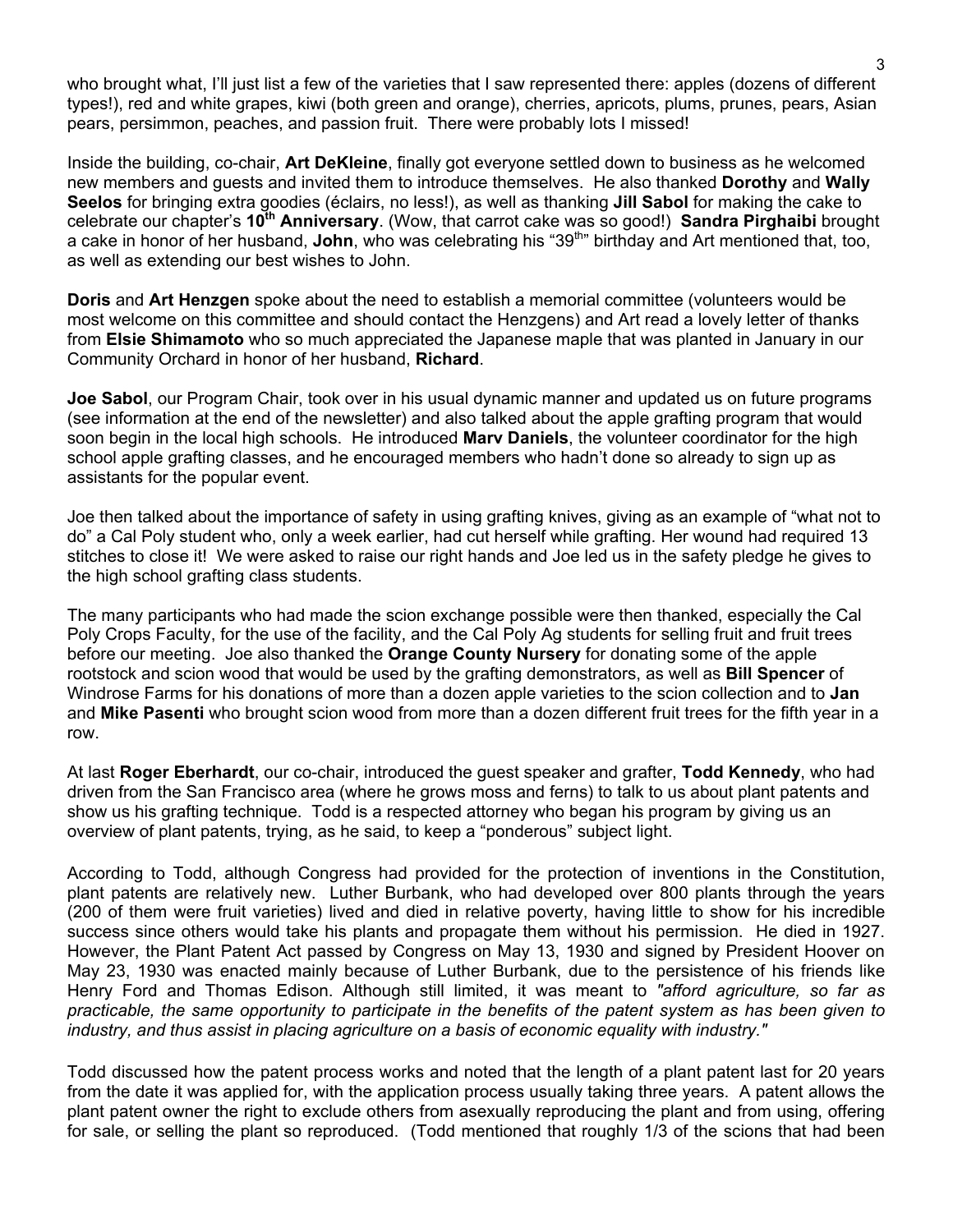brought for our exchange were patented materials!) He also talked about trademark protection (i.e.: Scarlet Sentinel is a Trademark name for a patented apple.)

Then, Todd began the second and more exciting (to most of us!) portion of his talk—his demonstration of his cleft grafting technique. Coming from four generations of California fruit growers, Todd says he prefers "budding" trees (a summer activity) over "grafting" trees, but that grafting is certainly an acceptable and successful way to propagate plants.

Beginning with his tool kit, Todd showed us what he uses with his method of grafting. The bucket he carries into the orchard includes two knives (one for paring and one for splitting), adhesive–free plastic tape, tree seal paint, a paint brush, a wooden mallet, clippers, labels, and, most importantly, two Band-Aids (one for each thumb to protect them from cuts)!



Taking a scion of about three buds length, Todd used his grafting knife to make a double bevel cut at the base to form a wedge. With his clippers, he cut his rootstock off about 6" above the soil line and used his larger knife and a wooden mallet to make a crack in the rootstock about 2" long. Then, he inserted the scion with the thicker side toward the outside with the cambium layers in contact, reminding us that the bark of the larger stock is thicker than the scion bark, so the scion should not be flush with the stock. A very slight tilt will assure a contact, at least where the cambium layers cross. (Pay attention to which direction the buds are pointing, too. A scion will not grow if inserted upside down!) So that the root stock doesn't force the scion out while it tries to heal its "wound", use adhesivefree plastic tape to bind the graft. Then, paint it with tree seal to cover exposed cuts. A rain coming shortly after the sealing process--before the paint is thoroughly dry--means repainting. Be sure to label your graft!

Todd repeated the process so we could see how fast it really can be once one is comfortable with the technique. He then fielded a few questions from the audience. (Yes, size does matter! Grafting a larger scion to smaller root stock is not a good idea as the rootstock can't get enough nutrients to the scion.) We then went outside for further demonstrations of grafting techniques and more scion exchanges.

At tables that had been arranged in the parking lot, Todd answered questions about his cleft grafting method, while **Dick Pottratz**, **Gene Santos**, **Dave Christie**, and **Walter Thoma** all demonstrated other grafting techniques. Walter Thoma, a member of the **Central Valley Chapter CRFG**, came from Porterville with his "tree" to demonstrate his unique grafting method using a wood plane to make flattened points on both the scion and the rootstock before binding them together. He says his method nearly always "takes" and that is important to him as he eats a diet consisting of about 70 % fruit!

At another table, **Art DeKleine** demonstrated **my** kind of grafting technique! He used a tool that made a "puzzle piece" of both the scion and the branch it was being grafted to. The two pieces then "snapped" together and Art wrapped the graft with "Buddy Tape"--a special tape that allows the graft to breathe and even allows buds to grow through it. Like I said, it's my kind of technique—no sharp knives or black sticky goop! Art gave away small pieces of the tape and he also had various sized sections of it for sale. I'm sure he still has some if you are interested. It's amazing stuff!

Nearby**, Choung Crowe** and **Chuck Atlee** sold grafting knives. "She can sell anything," Chuck said of Choung, mentioning that they'd sold 18 of the 20 knives already and Choung was out "pushing" the last two. **Marv Daniels**, at his station, was doing a "Marv-elous" job of sharpening tools, while **Lark Carter** and **Roger Eberhardt** managed the rootstock sales.

The weather was perfect, the demonstrators enthusiastic and well-informed, and the selection of scion wood was absolutely outstanding. Thanks again to all of you who brought scion wood! And, for those of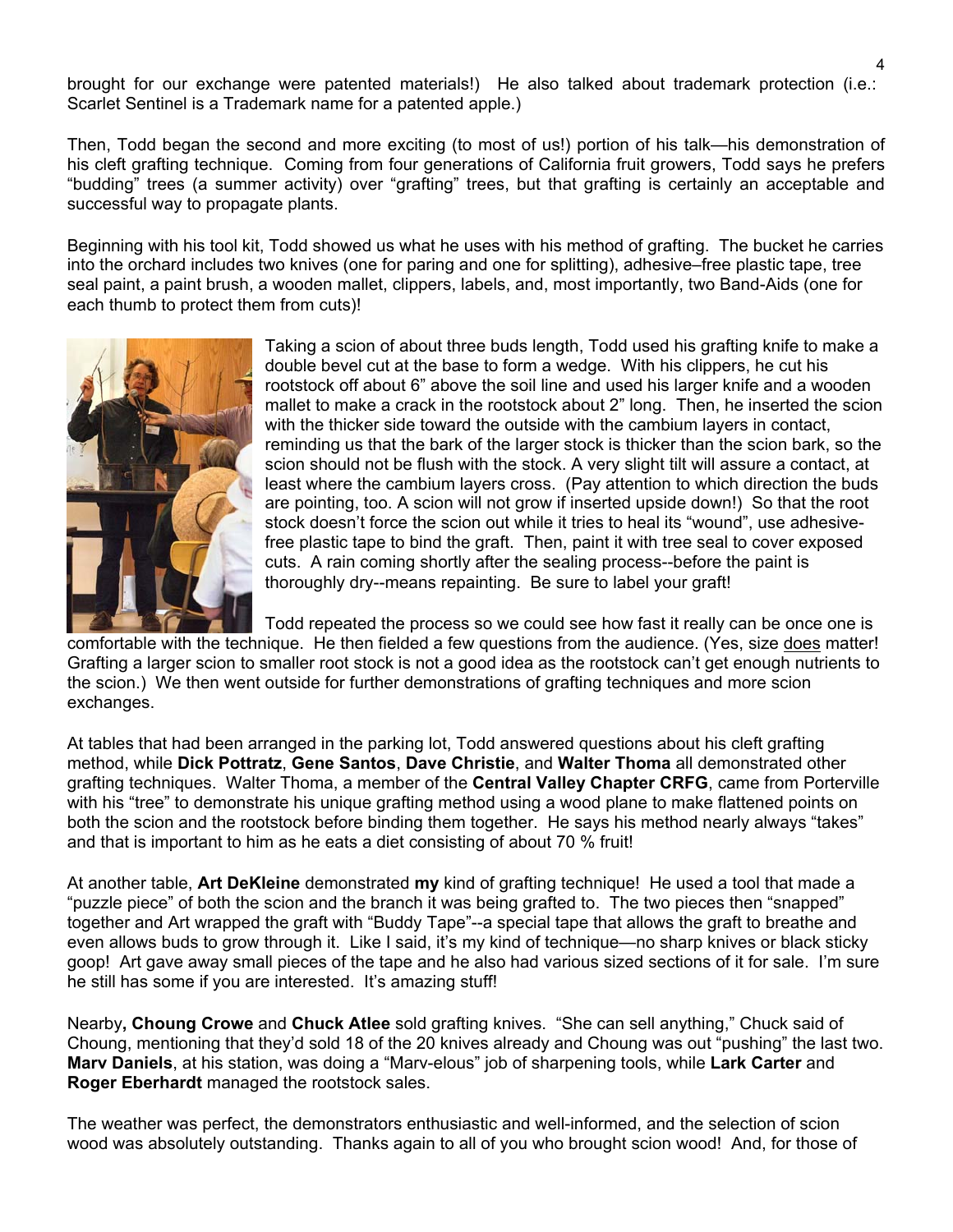you who missed this meeting, you missed a great time. As Joe Sabol is so fond of saying, **"What fun it is to be a member of CRFG!"** 

## **Stay Safe Out There!**

Spring is in the air and many of you are making plans to work in your garden. But before you start thinking about what to plant and where, think **safety**.

Start by ensuring that you're not overexposed to the sun. This can be done by avoiding gardening during the midday, wearing a hat, and most importantly by wearing sunscreen. Take time to warm up with some slow stretches before beginning to prevent pulling a muscle. To avoid fatigue, take frequent breaks, drink plenty of water, and be realistic about tackling large tasks in a single day.

Clean, sturdy, sharp tools make gardening easier and safer. Even more important, is using those tools properly. When using long-handle tools, such as a rake or shovel, try to keep your back straight. Grip your tools lightly when working to avoid injury. Avoid continual bending over while you're standing. Instead, use a garden stool, or kneel, and keep your back protected when rising by straightening the legs and knees, not lifting your upper body from the waist. Rotate tasks to avoid staying in one position too long.

One of the most common gardening tasks that can result in injury is shoveling. To avoid injury, first, make sure the shovel's head is perpendicular to the ground when you are pushing in with your foot. If you cannot push with one foot, don't attempt jumping onto the shovel with both feet to drive the tip in; if the ground is this hard, get a backhoe or pry bar for the job!

Second, when lifting dirt out of the hole, don't grip close to the bottom of the shovel or too far at the end of the handle, because this causes strain on your back. Grip in the middle and continue the upward motion of lifting the dirt to throw it into a wheelbarrow or onto a tarp.

Third, should you encounter roots while digging, don't attempt to use your shovel as a pry bar. Instead, use the tip of the shovel as a chopping tool and cut cleanly through the root by turning the shovel around. As with any other gardening task, keep your back straight while shoveling.

**Always** wear gloves—they'll save you from many injuries! Kneepads are also a boon to gardening comfort. Keep your tools close at had in a cart or wheelbarrow.

Keep these simple tips in mind and gardening should be easier and safer for you this spring, leaving your garden beautiful and you injury-free.

### **Community Orchard Update**

Don't miss seeing **your** beautiful orchard in bloom; take time to enjoy the flowers–pack a picnic and bring a friend! (Be sure you have the gate lock combination, though, or you'll be viewing it from a distance.) Joe Sabol says there is no work to be done this time of year, but he does ask that if you visit the orchard to please sign the orchard record and note which trees are blooming on that day.

### **High School Grafting Project**

Apple grafting at the local high schools was to begin on February 19, but the rootstock didn't arrive from Montana in time. Joe Sabol and Marv Daniels quickly reorganized the school schedules and let the volunteers know to stand-by! The program began with **Nipomo High School** on February 23.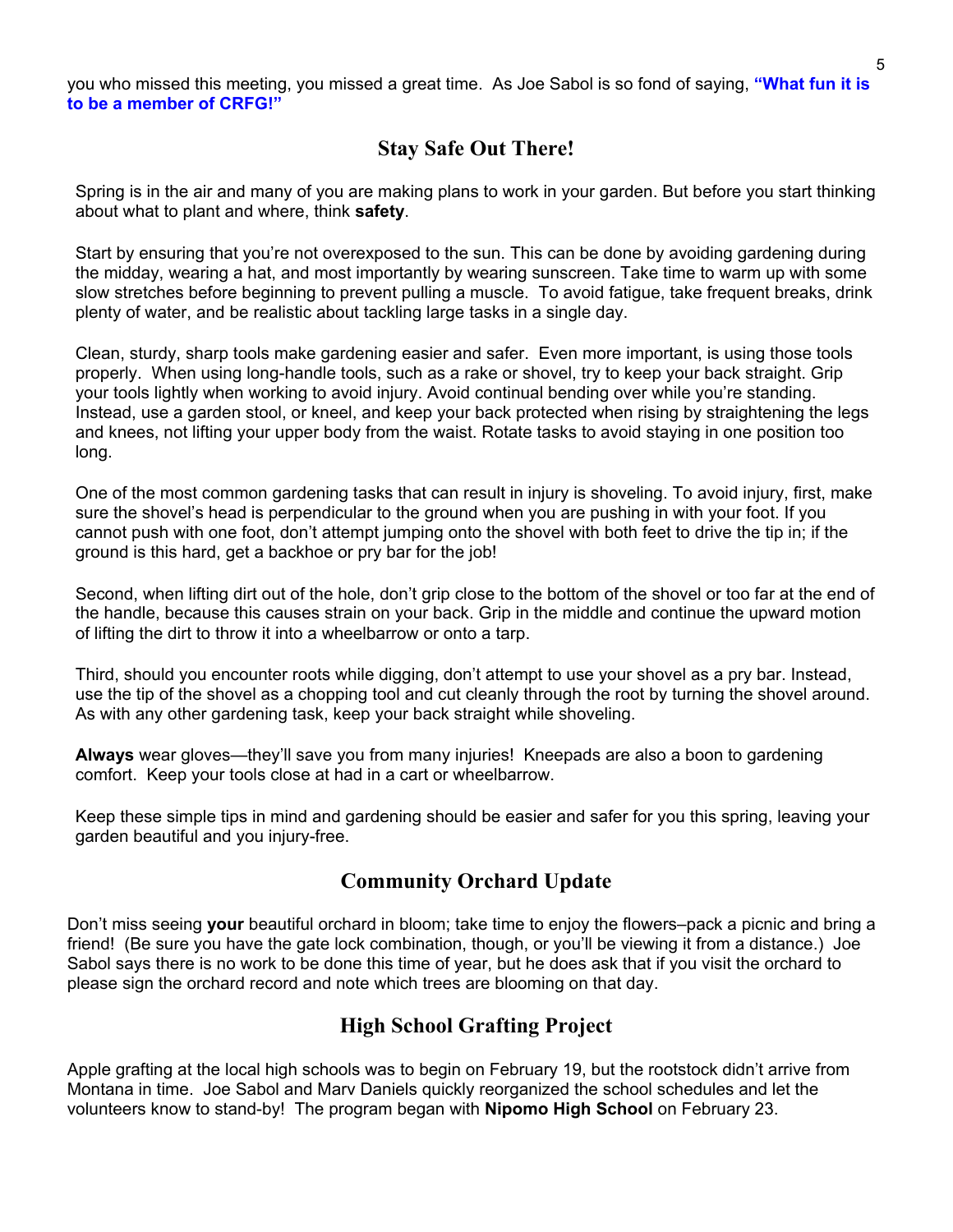Although I'd never done any grafting, I like working with teenagers, so I decided to volunteer to assist at Nipomo High School, which is a few miles from my house. Joe and Marv both assured me no previous experience was necessary! As a group, we were directed to sign-in at the office and then go to the Ag building where the teacher, Ms. Melissa Flory, waited for us.

Everything was well-organized and we began by getting some rootstock potted up before class was in session. The first class (shown below) was quite large—29 students—but they were amazingly attentive as we CRFG representatives were introduced and Dr. Joe began his informational talk. I watched the faces of the students--some of them started with a decidedly bored expression--begin to show interest in the project. The fact that they were to be trusted with knives really impressed some of them!

Dr. Joe's instructions were clear and well illustrated (teachers may retire, but their skills don't). After explaining and demonstrating what the students were to do once, he went over it a second time, and then the students were given their potted rootstock (from a semi-dwarf tree--#7) and a scion of a Gala apple cut

from Dr. Joe's tree the evening before. The volunteers assisted the students with their grafts. Out of 29 trees, we only had three with "Australian" scions (you know, things in Australia grow upside down!) and those were quickly replaced with scions whose buds were properly growing **UP**! I heard quite a few of the students talking about how they wanted to buy "their" tree and t ake it home to plant. They were so pleas ed with themselves and the results of their labor.



The CRFG volunteers for the Nipomo High School classes were: Dr. Joe Sabol, Marv and Pet Daniels, Tuchinsky, and Lennette Horton. We were also aided by non-member, Bruce Dykstra, of Santa Maria who Dorothy and Wally Seelos, Art Henzgen, Reo Cordes, Bob Tulloch, Patti Schober, Carolyn Jones, Hal is taking the Master Gardener course and learned of our grafting project from Patti. Everyone agreed it was an informative time for us, too, and we all thoroughly enjoyed the experience. If you haven't signed up to assist at one of the high schools yet, it's not too late. The program goes through **March 12**. Contact the grafting volunteer recruiter, **Marv Daniels**, at marvnpet@aol.com or phone him at **(805) 773-9311**.

## **Organic Advantage Trials**

*By David Maislen* 

At the March 13<sup>th</sup> meeting 25 members will have the opportunity to sign up to participate in the free trials of Organic Advantage. This is a fertilizer that is called "The Perfect Balance of Nature & Science". More information on the product can be found at www.humatech.com . Each participant must be a member of CRFG and be receiving "The Fruit Gardener" magazi[ne.](http://www.humatech.com/)

Participants will receive two gallons of Organic Advantage having a retail value of \$39.98 plus tax. There will be no Humatech to use the written information that you provide in future advertising if they so choose. Please understand charge for the fertilizer, however, each participant must agree and ultimately provide written documentation of its use and outcome on specific trials forms that will be provided or downloaded. You also must be willing to allow before you ever sign up that you MUST provide the completed feedback forms at the end of the trials. If you sign up and fail to turn in the feedback forms, you will have to pay for the product which will be \$42.88. The object here is NOT to collect a single dime, but to have 100% participation with completed trial forms. If you turn in the completed feedback forms there is no charge for the product.

Jonathan Matteson of Humatech will give a brief informational talk at the beginning of the meeting on March 13<sup>th</sup> and will be available afterwards to further discuss the product and provide participants with their liquid fertilizer. Trials are open to the first twenty-five CRFG members who sign up by return e-mail to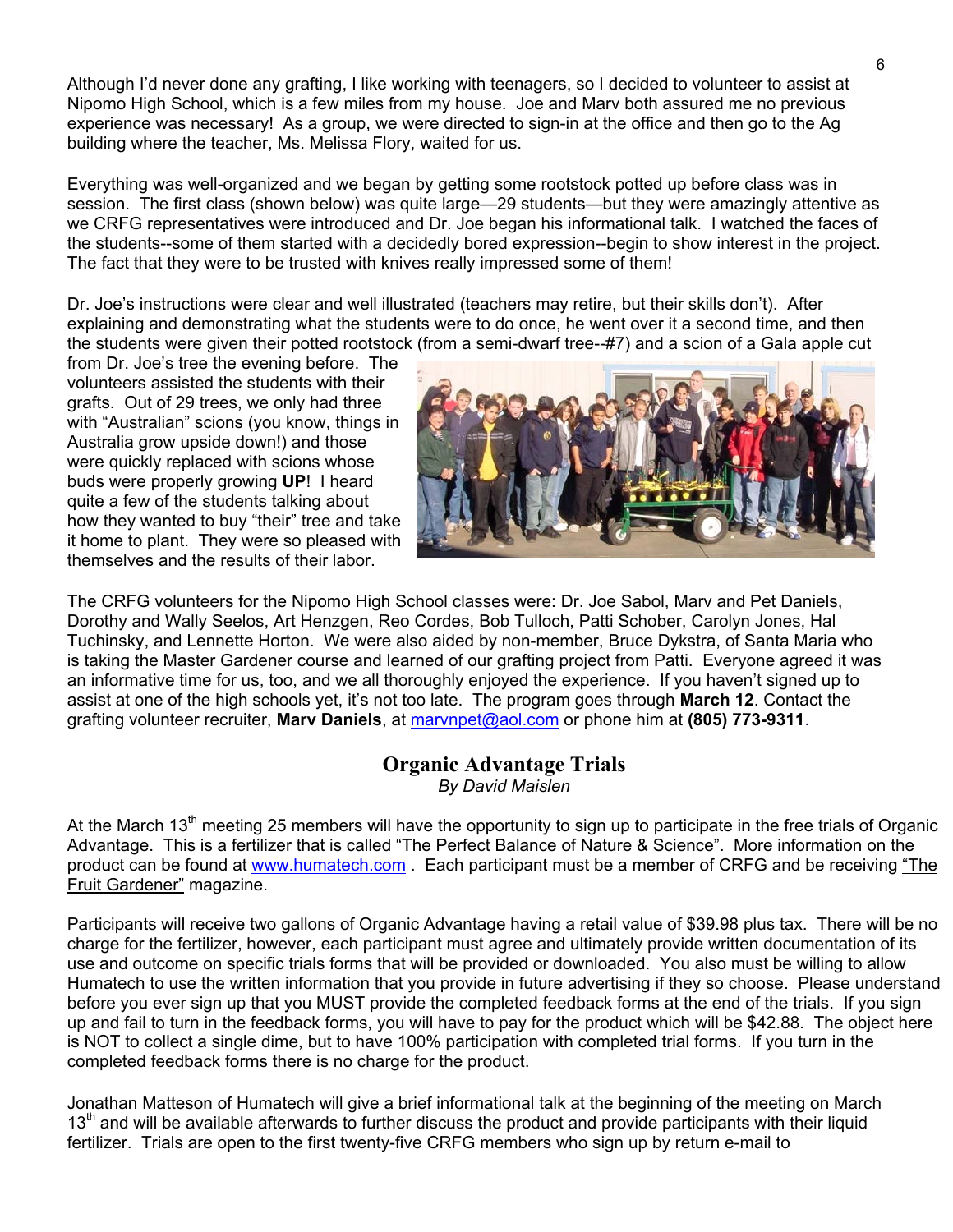dmaislen@charter.net . If you are not currently a member of CRFG you may sign up by joining the [organization](mailto:dmaislen@charter.net) and then e-mailing me your name. This is a great opportunity to try state-of-the-art liquid fertilizer on your plants and trees. I will assemble the participant's list and a waiting list if necessary and look forward to your enjoyment of the product and good quality feedback.

#### **Meet Your Board Members** *P r rogram Chai* **Joe Sabol**



Even after spending 30 years at Cal Poly San Luis Obispo in the Agriculture Education Department, Dr. Joe Sabol, our lively Program Chairman, maintains that he still isn't an expert in the field of agriculture and that the reason he so enjoys being part of CRFG is that he keeps learning!

Joe's love of growing things began early as he followed in the footsteps of his father who was a "fantastic" gardener. "As a kid, I always had a small vegetable garden," says Joe. "I joined the 4-H at a very early age and it grew from there. My major in college the first two years was not crop science...it was ANIMAL HUSBANDRY!!!"

Joe and his wife, Jill, who have been married for 38 years, moved to "Sabol's Acre", about three miles from Cal Poly, 32 years ago. They raised their two sons there. Now the center of their attention, if their

grandson isn't visiting from Riverside, is on their miniature dachshund, Throckmorton. "Throckie", who isn't and in the pursuit of raising perfect dahlias. Dahlias are salt sensitive and their well has hard water, so Joe as big as his name, is Joe's constant gardening buddy. With Joe's retirement from Cal Poly in 2001, the Sabols have more time to enjoy traveling--Joe can really utilize his second passion of photography then- has built a 5000 gallon rainwater collection system to water his plants that are intolerant of the minerals in the well water. His current "retirement" project is building a greenhouse. Jill and Joe also raise many varieties of fruit on their acre of Eden, which they enjoy sharing with their church and friends.

Ten years ago, Joe attended the first organizational meeting of the Central Coast Chapter of the CRFG and Poly, Joe has many former students who are now teachers themselves. About six years ago, through those spread state-wide and Joe feels it is a wonderful contribution to agriculture. The students love being able to he has been a member since then. As a teacher, Associate Dean (5-6 years), and Dean (1-year) at Calacquaintances, he began an apple grafting program with various high schools. The program has now make something valuable from a little twig and root. They are fascinated when he tells them that he has one apple tree grafted with more than 60 varieties of apples!

Besides coordinating our interesting meetings, Joe is a member of the CRFG State Board where he attends wonderful partnership between Cal Poly and our chapter because it allows the ability for demonstration, meetings quarterly. He is quite active there, too, as the CRFG organization faces some serious challenges right now. However, Joe is most proud of his involvement in our Community Orchard. He feels it is a experimentation, and growing with an influence that goes home to a person's own backyard.

#### **Announcements**

**Welcome New Members:** Paul Berdoulay, Carie Kedrick, Michelle Kong, Henry Mulder, Harry Toy, and Owen & Patricia Baynham.

Thank You: Rachel Rosenthal, a new CRFG member, had a surplus wheelbarrow wheel and tire. She learned at the January meeting that we needed them on our orchard wheelbarrow and she kindly donated hers. Joe Sabol took them to **Paul Moyer**, a machinist and member of CRFG, who bored out a pipe on his lathe and cut it to make the spacer bushings necessary to center the wheel on the axle. Paul did an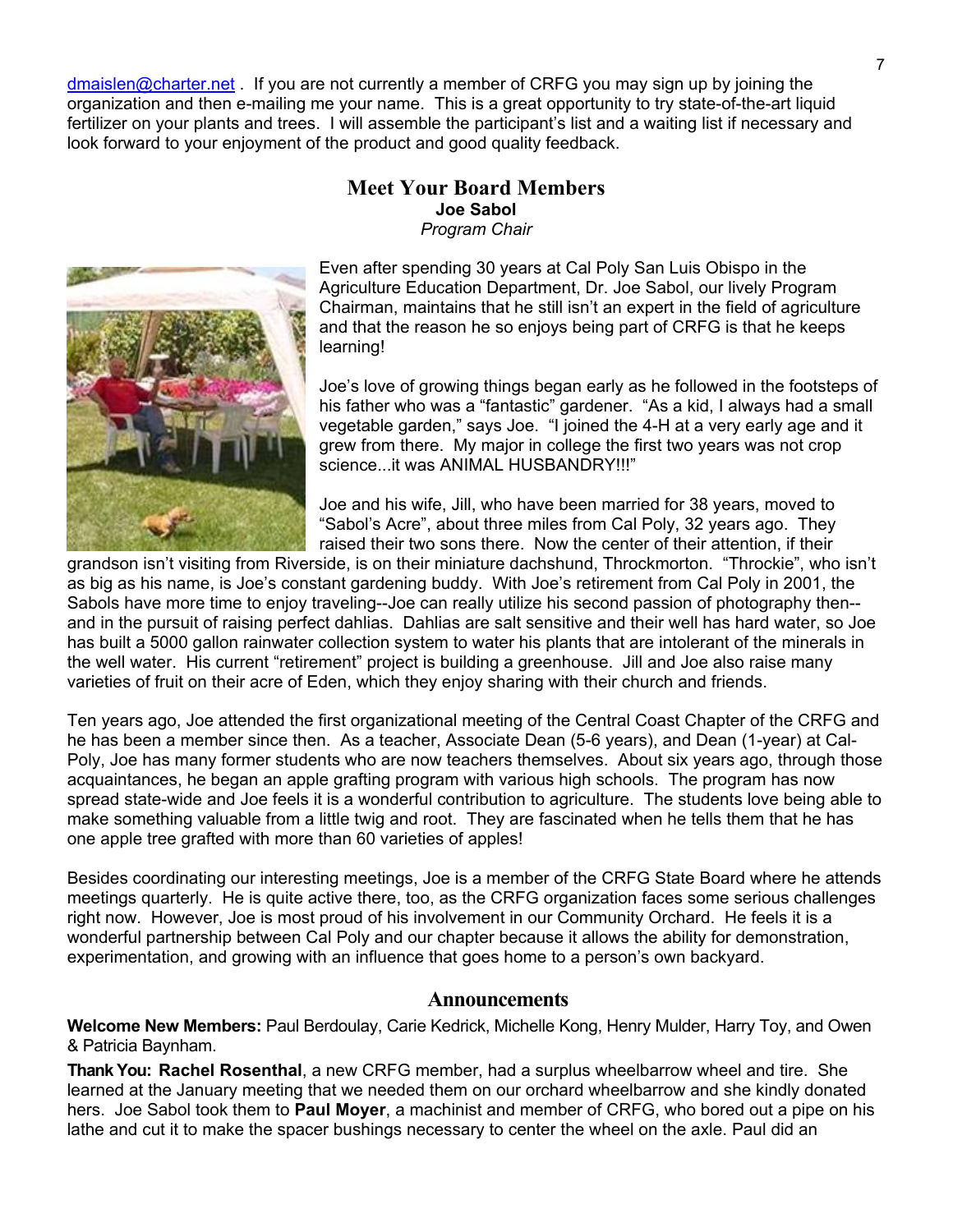excellent job! Thanks to Paul and Rachel, we now have a working wheelbarrow just waiting for volunteers to use at the orchard.

**Cal Poly Produce:** Cal Poly Organic Farm's fifth annual CSA (Community Supported Agriculture Program) will begin on May 3**rd.** Members receive a weekly assortment of unique, fresh produce grown and harvested by Cal Poly students throughout a 26 week season (concluding at the end of October). This is a great way to form a connection to where your food is grown, and to support education in organic agriculture at the same time! Produce pick-up occurs Monday or Thursday afternoons. Membership for the season costs \$520 and includes a weekly newsletter and invitations to special farm events. To register or request more information, please contact Michael Silverman at 756-6139 or [msilvermsd@lycos.com.](mailto:msilvermsd@lycos.com)

**Cuesta College Online Class**: **[Growing Plants for Fun and Profit](http://www.communityprograms.net/onlinecourses/ogindex.htm)**. You can learn how to grow and market plants on a small scale without a major capital investment. For only \$79, instructors Michael and Linda Harlan will show you how, in an area as small as 1000 sq. ft., you can generate thousands of dollars worth of plant material in a single growing season. The first course is March 17-April 21 and the second is April 21-May 26. The Harlans began a backyard nursery on half-an-acre that grew into a successful 12 year business venture, so if you want to turn your love of plants into a profitable enterprise, this is the course for you. Register at: [www.communityprograms.net](http://www.communityprograms.net/)

**Join the State Association:** Many of our chapter members are also members of the State association and those who aren't should consider joining. With state membership you receive a wonderful color magazine, *The Fruit Gardener*, filled with great articles on fruit growing, news, chapter activities and contacts. Yearly dues are **\$30** as of January 2004. Applications are available from **Joe Sabol**. (Gregory Flick, **Redwood Empire Chapter** Chair, said that they signed up **80** new State CRFG members at their January Scion Exchange and Pruning Meeting! Good job!)

**Local Chapter Fees Due through March** (If your name is listed here, please send your check for **\$6** (or for **\$25** which will get you **five** years of membership and save you **\$5**!) to **CRFG Treasurer**, 2430 Leona Avenue, SLO, CA 93401. Our dues are "dirt cheap" and you get so much fun and great information for the price! I'm sure you won't want to miss an issue of this newsletter, either, so please don't delay! Get that check in the mail today! **Alberts**, Evelyn; **Ananda**, Shachi; **Blayney**, Tammy; **Byrd**, Tom; **Cordes**, Reo; **DeVries**, Dorothy; **Earl**, Larry; **Francis**, Hunter; **Frey**, Norma; **Furtick**, Bill & Anne; **Galbraith**, Brian & Cathy; **Green**, Charlotte; **Henderson**, Kay; **Hollis**, Larry; **Jamison**, Mary; **Malatesta**, Joe; **Meyer**, Father Albert; **Middlecamp**, Betty; **Muran**, Tom; **Nishida**, Ronald; **Odenbrett**, Rev. Stephen; **Openshaw**, Dale; **Pellemeier**, Sheree; **Philbin**, D. K.; **Rego**, Liesa; **Robbins**, Gabrielle; **Russ**, Harold & Marie; **Sabol**, Joe; **Santoyo**, Larry; **Scarbouough**, Eunice W., **Seeley**, Linda; **Selkirk**, Shirley; **Shaw**, George; **Tuchinsky**, Hal; and **Walcher**, Mary M.

### **Calendar of Meetings - 2004**

**March 13: The home of Kit and John Long**. Kit is an avid Cymbidium collector--she will show us her Cymbidiums, give us tips on growing these beauties, and demonstrate her special transplanting techniques. There will be a plant raffle in their driveway, so please bring a quality plant for this event. Leave your raffle plant in the front yard and go to the back yard for the meeting. Kit and John live at 657 Rancho Drive in SLO. Everyone should bring their own chairs. Since this meeting is in a residential neighborhood, it is especially important to carpool. Refreshments: **R** through **Z** 

**April 10: Paso Robles to Trees of Antiquity**. We'll travel to Paso Robles for this meeting where we will visit Trees of Antiquity, a commercial nursery with 3-year-old plantings of heirloom fruit trees. The owners took over the Sonoma Antique Apple Nursery and moved it south to Paso Robles. Check their website at [www.treesofantiquity.com](http://www.treesofantiquity.com/). Our host will be Tom Linden. Refreshments: **A** through **H**

**May 8: Mission Avocados at Cal Poly**. We will tour this significant new planting of avocados, a unique partnership between Cal Poly and Mission Produce. Mr. Chris Rhoades will give us a guided tour. More details and a map will follow. Refreshments: **I** through **Q**